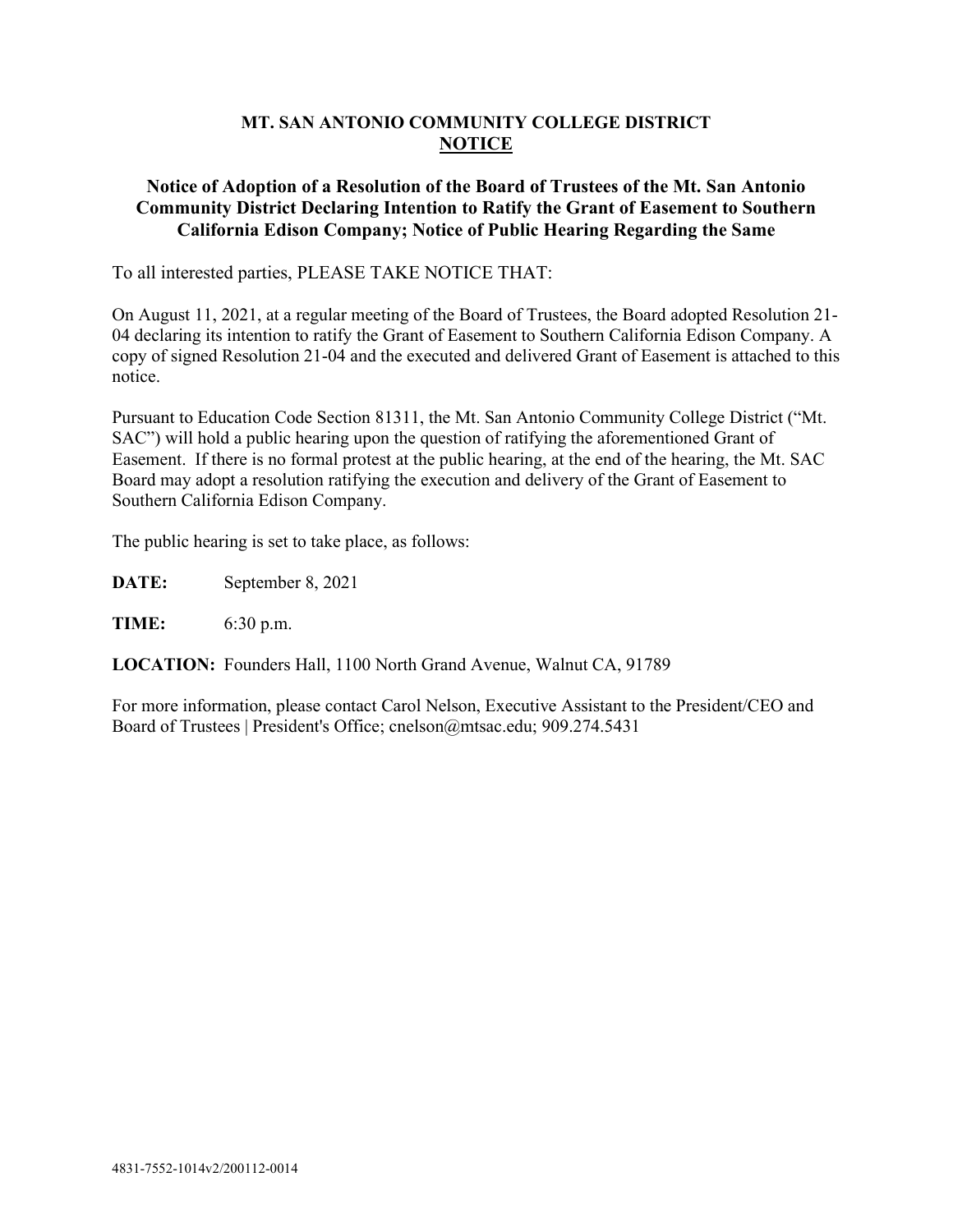RECORDING REQUESTED BY



An EDISON INTERNATIONAL Company

WHEN RECORDED MAIL TO

## SOUTHERN CALIFORNIA EDISON COMPANY

2 INNOVATION WAY, 2nd FLOOR POMONA, CA 91768

Attn: Title and Real Estate Services

## SPACE ABOVE THIS LINE FOR RECORDER'S USE

SCE Doc. No. **GRANT OF EASEMENT** 

| DOCUMENTARY TRANSFER TAX \$ NONE<br>VALUE AND CONSIDERATION LESS THAN \$100.00)        | <b>DISTRICT</b><br>Covina                    | <b>SERVICE ORDER</b><br>TD1850235                                 | SERIAL NO.   | MAP SIZE         |
|----------------------------------------------------------------------------------------|----------------------------------------------|-------------------------------------------------------------------|--------------|------------------|
| <b>SCE Company</b><br><b>FIRM NAME</b><br>I SIG. OF DECLARANT OR AGENT DETERMINING TAX | MT-2267-C7<br><b>GVM</b><br>APN 8710-002-905 | <b>APPROVED:</b><br><b>VEGETATION &amp;</b><br>LAND<br>MANAGEMENT | В۲<br>SLS/CG | DATE<br>07/14/21 |

MT. SAN ANTONIO COLLEGE (hereinafter referred to as "Grantor"), hereby grants to SOUTHERN CALIFORNIA EDISON COMPANY, a corporation, its successors and assigns (hereinafter referred to as "Grantee"), an easement and right of way to construct, use, maintain, operate, alter, add to, repair, replace, reconstruct, inspect and remove at any time and from time to time underground electrical supply systems and communication systems (hereinafter referred to as "systems"), consisting of wires, underground conduits, cables, vaults, manholes, handholes, and including above-ground enclosures, markers and concrete pads and other appurtenant fixtures and equipment necessary or useful for distributing electrical energy and for transmitting intelligence, data and/or communications (eg. through fiber optic cable), in, on, over, under, across and along that certain real property in the County of Los Angeles, State of California, described as follows:

A 7.00 FOOT WIDE STRIP OF LAND LYING WITHIN PARCEL 1, AS SHOWN ON A RECORD OF SURVEY, FILED IN BOOK 75, PAGES 20 AND 21 OF RECORD OF SURVEYS, IN THE OFFICE OF THE COUNTY RECORDER OF SAID COUNTY, THE CENTERLINE OF SAID STRIP IS DESCRIBED AS FOLLOWS:

**COMMENCING AT THE NORTHEASTERLY TERMINUS OF THAT CERTAIN COURSE HAVING A BEARING** AND LENGTH OF "NORTH 52°41'46" EAST 2370.88 FEET" IN THE CENTERLINE OF TEMPLE AVENUE, 100.00 FEET WIDE, AS SHOWN ON SAID RECORD OF SURVEY, SAID NORTHEASTERLY TERMINUS BEING THE BEGINNING OF A CURVE IN SAID CENTERLINE, TANGENT TO SAID CERTAIN COURSE, CONCAVE SOUTHEASTERLY, AND HAVING A RADIUS OF 1500.00 FEET; THENCE NORTHEASTERLY ALONG SAID CURVE THROUGH A CENTRAL ANGLE OF 11°13'49" AN ARC DISTANCE OF 294.01 FEET; THENCE NORTH 26°04'25" WEST 50.00 FEET TO THE NORTHERLY BOUNDARY OF SAID TEMPLE AVENUE AND THE TRUE POINT OF BEGINNING; THENCE CONTINUING NORTH 26°04'25" WEST 9.00 FEET TO A POINT OF ENDING.

THE SIDELINES OF SAID STRIP ARE TO BE PROLONGED TO TERMINATE SOUTHEASTERLY IN SAID NORTHERLY BOUNDARY.

It is understood and agreed that the above description is approximate only, it being the intention of the Grantor(s) to grant an easement for said systems as constructed. The centerline of the easement shall be coincidental with the centerline of said systems as constructed in, on, over, under, across, and along the Grantor(s) property.

This legal description was prepared by Spectrum Land Services pursuant to Sec. 8730(c) of the Business & Professions Code.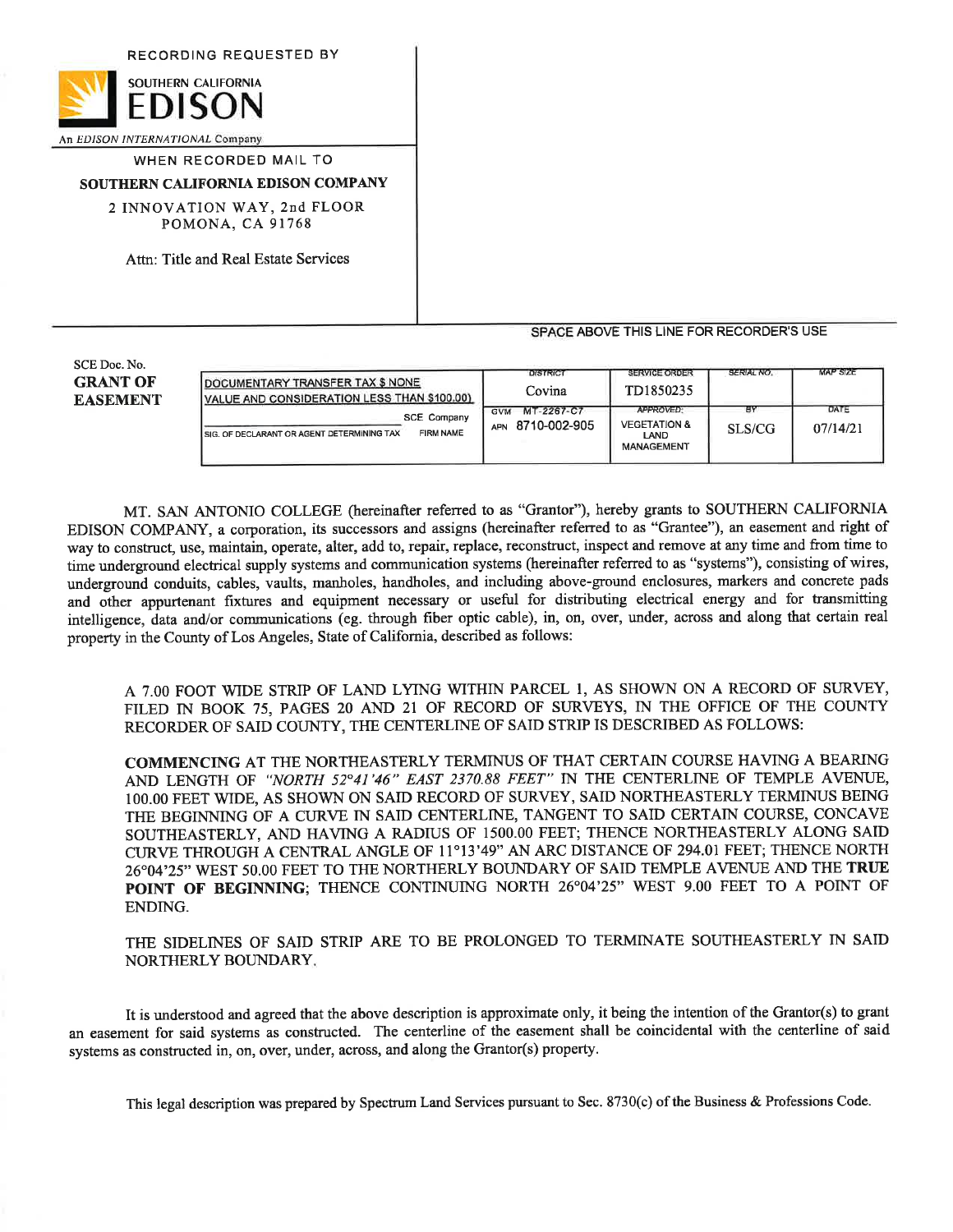Grantor further grants, bargains, sells and conveys unto the Grantee the right of assignment, in whole or in part, to others, without limitation, and the right to apportion or divide in whatever manner Grantee deems desirable, any one or more, or all, of the easements and rights, including but not limited to all rights of access and ingress and egress granted to the Grantee by this Grant of Easement.

Grantor agrees for himself, his heirs and assigns, not to erect, place or maintain, nor to permit the erection, placement or maintenance of any building, planter boxes, earth fill or other structures except walls and fences on the above described real property. The Grantee, and its contractors, agents and employees, shall have the right to trim or cut tree roots as may endanger or interfere with said systems and shall have free access to said systems and every part thereof, at all times, for the purpose of exercising the rights herein granted; provided, however, that in making any excavation on said property of the Grantor, the Grantee shall make the same in such a manner as will cause the least injury to the surface of the ground around such excavation, and shall replace the earth so removed by it and restore the surface of the ground to as near the same condition as it was prior to such excavation as is practicable.

EXECUTED this day of  $\frac{1}{2}$ , 20  $\frac{1}{2}$ 

**GRANTOR** 

MT. SAN ANTONIO COLLEGE

Signature

Print Name

Title

A Notary Public or other officer completing this certificate verifies only the identity of the individual who signed the document to which this certificate is attached, and not the truthfulness, accuracy, or validity of that document.

State of California

County of  $\qquad \qquad$  (

appeared

the basis of satisfactory evidence to be the person(s) whose name(s) is/are subscribed to the within instrument and acknowledged to me that he/she/they executed the same in his/her/their authorized capacity(ies), and that by his/her/their signature(s) on the instrument the person(s), or the entity upon behalf of which the person(s) acted, executed the instrument.

I certify under PENALTY OF PERJURY under the laws of the State of California that the foregoing paragraph is true and correct.

WITNESS my hand and official seal.

Signature (Seal)

 $\lambda$ 

\_, who proved to me on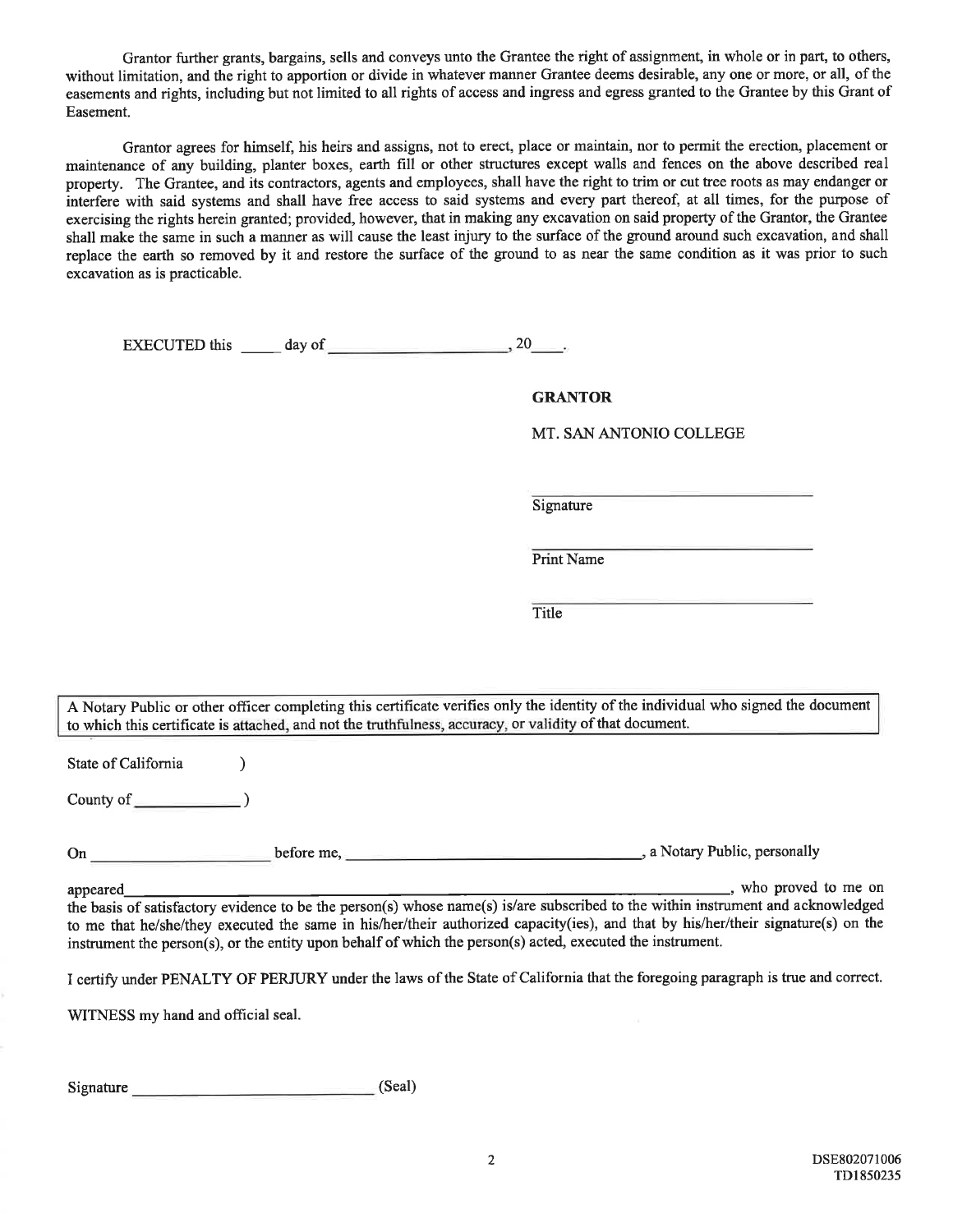